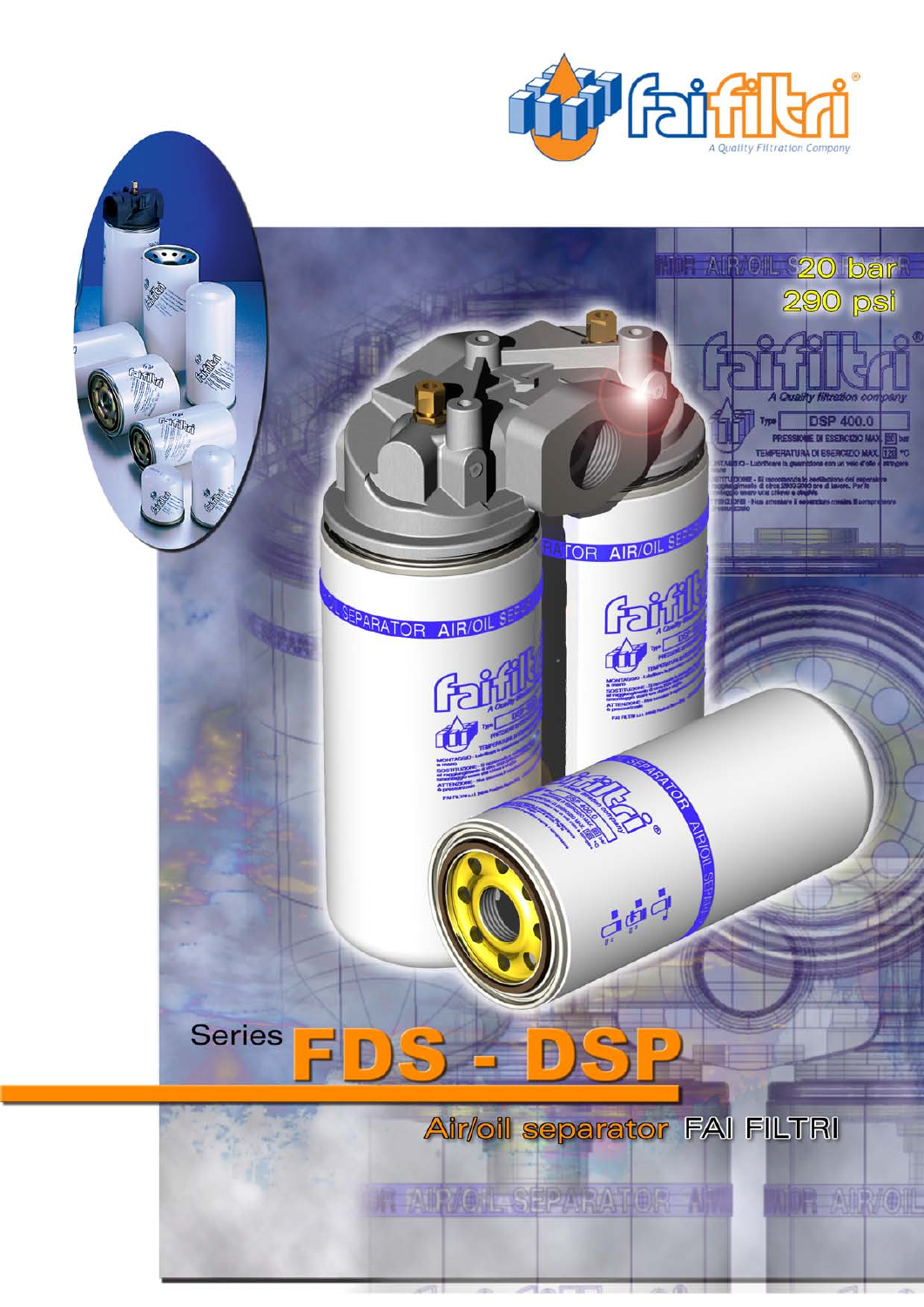### **INTRODUCTION**

FAI FILTRI high quality standards has allowed the production of air/oil separator for air purification into rotary/vane compressors. This has to be considered as a fundamental premise for systems meant to operate in the food processing, electronic, pharmaceutical, textile fields, etc.

These products are manufactured in two distinct ranges: a compact spin-on series and a basketshaped one for assembly into pressure vessels.

FAI FILTRI air/oil separators peculiarity lies into their retaining most of the aerosol oil contained into the

compressed air flow, generated by entrainment during screw or vanes lubrication.

The compressed air, contamined by microscopic oil drops and solid particles, flows through the first layer of reinforced borosilicate micro-fibers, causing the aerosol microscopic droplets with a diameter lower than 1 micron, to coalesce into larger drops. These are then caught and drained by a second layer of synthetic porous material and end up, due to the gravity, on the dry side of separator.

### **DSP SERIES**

## **DESCRIPTION**

DSP Series: spin on cartridge for air/oil separators. In line assembly, suitable for air/oil separation on rotary and vane compressors, no extra costs for pressure vessels .

The peculiarity of these DSP and FDS series of separators is that they can be easily replaced, by a fast and clean procedure, which doesn't require any particular equipment, in any possible situation.

### **TECHNICAL DATA**

#### **MATERIALS**

- □ Zinc plated sheet steel housing
- □ Zinc tropicalized steel flange
- Galvanized steel end caps and pipe

#### **CARTRIDGES PRESSURES VALUES**

Max. operating pressure: **16 bar**

Impulse test in compliance with ISO 3724:

**from 0-20-0 bar 1Hz 50.000 min. cycles**

#### **FILTER ELEMENTS**

Differential collapsing pressure of the filtering elements tested in compliance with ISO 2941: **5 bar**

Resistance to axial deformation tested in compliance with ISO 3723

Manufacturing conformity and determination assessment of the first bubble point in compliance with ISO 2942

#### **SEPARATION CAPACITY**

If suggested flow rates will be not exceeded, it is possible to reach an oil residual not over 1÷3 ppm



**Oil carry over related to flow velocity and temperature**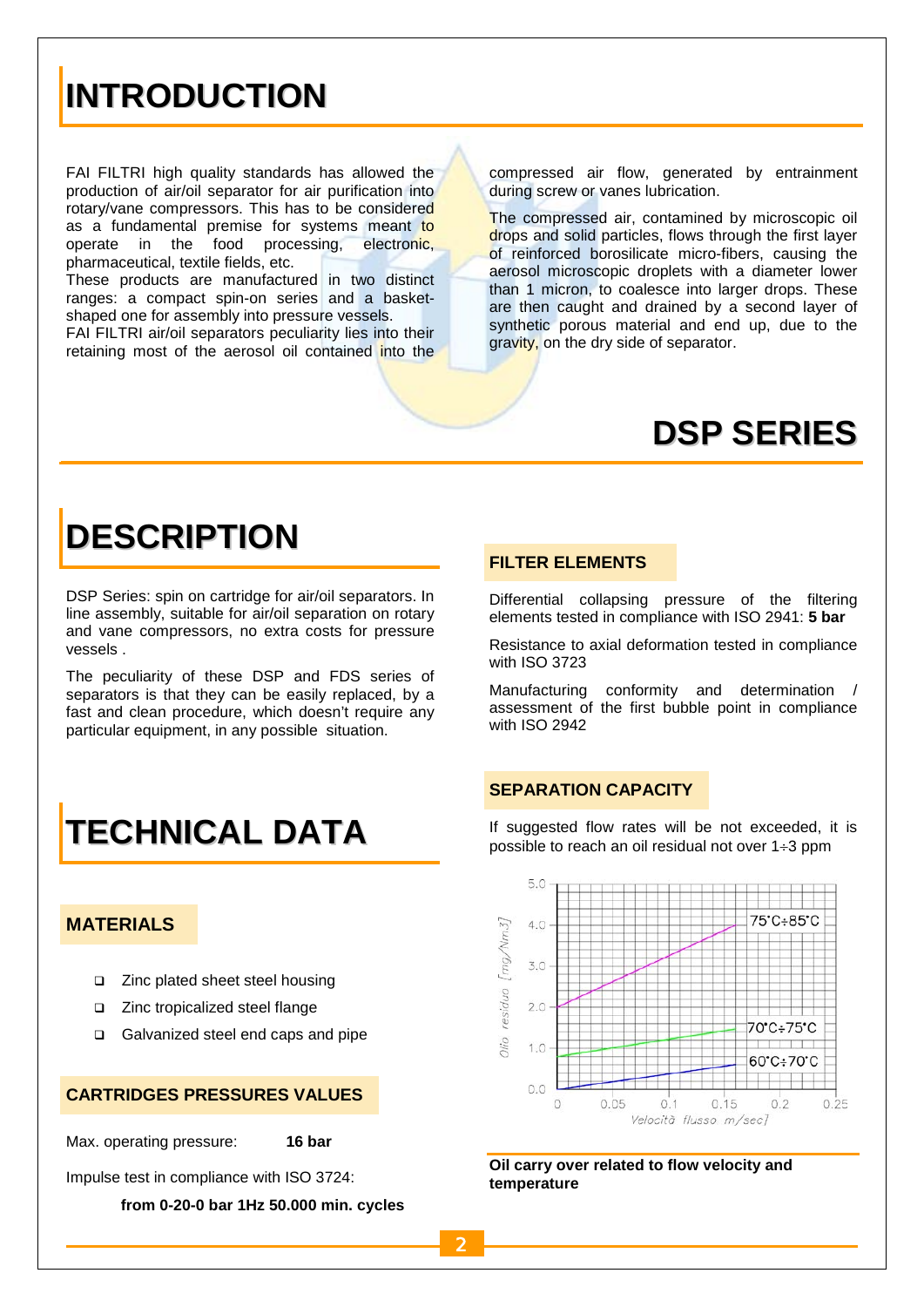#### **GASKETS**

Type "F" HNBR Type "V" Viton

#### **THREAD**

See dimensional table

#### **WORKING TEMPERATURE**

From –25°C up to +120°C

#### **FLOW RATE**

At working pressure of 7 bar: From 0,6 up to

 $7 m<sup>3</sup>/min$ 

#### **ASSEMBLY**

Vertical. For spin-on series, lubricate the gasket by a thin oil film and tigthen by hand. Use a strap wrench to dismantle.

#### **SERVICE LIFE**

Filter shall be replaced when a differential pressure drop (DP) of 1-1,2 bar is reached. Market researches have shown that an everage working life of several thousand hours can be achieved under normal working conditions. An increased pressure drop and, as a consequence, a reduced service life may opened on the quality.

| <b>Type</b>      | <b>Filtering surface</b> |  |  |  |  |  |
|------------------|--------------------------|--|--|--|--|--|
| <b>DSP 06.0</b>  | 1590 $cm2$               |  |  |  |  |  |
| <b>DSP 12.0</b>  | 2065 cm <sup>2</sup>     |  |  |  |  |  |
| <b>DSP 50.0</b>  | 3190 $cm2$               |  |  |  |  |  |
| <b>DSP 60.0</b>  | 3840 $cm2$               |  |  |  |  |  |
| <b>DSP 70.0</b>  | 5440 cm <sup>2</sup>     |  |  |  |  |  |
| <b>DSP 85.0</b>  | 5690 cm <sup>2</sup>     |  |  |  |  |  |
| <b>DSP 90.0</b>  | 9460 cm $^2$             |  |  |  |  |  |
| <b>DSP 300.0</b> | 6380 cm <sup>2</sup>     |  |  |  |  |  |
| <b>DSP 400.0</b> | 13680 $cm2$              |  |  |  |  |  |
| <b>DSP 500.0</b> | 21000 cm <sup>2</sup>    |  |  |  |  |  |

#### **FILTERING SURFACE**

#### **PRINCIPLE OF COALESCENCE**

The compressed air, contamined by a microscopic oil droplets and solid particles, flows through the first layer of reinforced borosilicate micro-fibers, causing the aerosol microscopic droplets with a diameter lower than 1 micron, to coalesce into larger drops. These are then caught and drained by a second layer of synthetic porous material and end up, due to the gravity, on the dry side of separator



**Principle of coalescence**

# **PRESSURE DROP**

With nominal flow rates and pressure at 7 bar: 0,2 bar (clean filter)

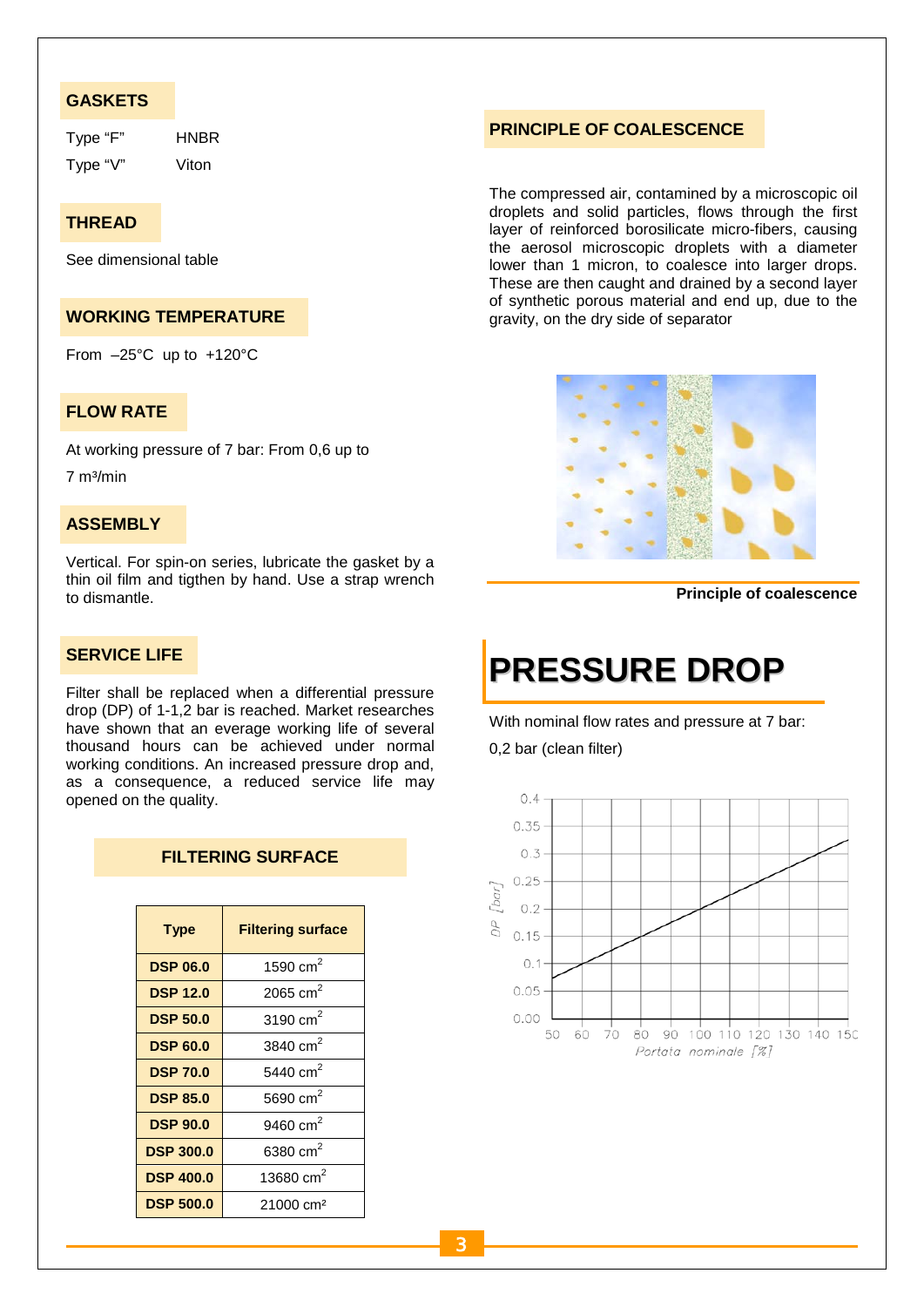## **DIMENSIONAL INFORMATION**



| <b>Type</b>      | A                        | B   | $\mathbf{C}$ | D   | н   | <b>FLOW RATE</b><br>$m^3/m$ in |
|------------------|--------------------------|-----|--------------|-----|-----|--------------------------------|
| <b>DSP 06.0</b>  | M22x1,5                  | 62  | 72           | 78  | 93  | 0,6                            |
| <b>DSP 12.0</b>  | M22x1,5                  | 62  | 72           | 78  | 125 | 1                              |
| <b>DSP 50.0</b>  | M24x1,5                  | 62  | 72           | 95  | 148 | 1,5                            |
| <b>DSP 60.0</b>  | M24x1,5                  | 62  | 72           | 95  | 175 | 1,8                            |
| <b>DSP 70.0</b>  | M24x1,5                  | 62  | 72           | 95  | 213 | 2                              |
| <b>DSP 85.0</b>  | M32x1,5                  | 92  | 102          | 109 | 177 | 3                              |
| <b>DSP 90.0</b>  | M32x1,5                  | 92  | 102          | 109 | 263 | 4                              |
| <b>DSP 300.0</b> | M39x1,5                  | 101 | 110          | 137 | 174 | 3                              |
| <b>DSP 400.0</b> | M39x1,5                  | 101 | 110          | 137 | 307 | 5,5                            |
| <b>DSP 400.6</b> | $1"1/2-16$<br><b>UNF</b> | 101 | 110          | 137 | 307 | 5,5                            |
| <b>DSP 500.0</b> | M39x1.5                  | 101 | 110          | 137 | 340 | $\overline{7}$                 |
| <b>DSP 500.L</b> | M45x2                    | 101 | 110          | 137 | 340 | 7                              |



| <b>Type</b> | A           | B       | $\mathbf C$ | D    | Е    | F              | G    | н   | <b>CH</b> | for             |
|-------------|-------------|---------|-------------|------|------|----------------|------|-----|-----------|-----------------|
| 011.1.0261  | M22x1,5     | M24x1,5 | 14          | 19,2 | 38   | 6              | 25,4 | 112 | 27        | <b>DSP 06.0</b> |
| 011.1.0206  | M22x1,5     | M24x1,5 | 14          | 19,2 | 38   | 6              | 25,4 | 135 | 27        | <b>DSP 12.0</b> |
| 011.1.0207  | M24x1,5     | M21x1,5 | 15          | 19,8 | 38   | 6              | 25,4 | 135 | 32        | <b>DSP 50.0</b> |
| 011.1.0207  | M24x1,5     | M27x1,5 | 15          | 19,8 | 38   | 6              | 25,4 | 135 | 32        | <b>DSP 70.0</b> |
| 011.1.0208  | M32x1,5     | M36x1,5 | 22          | 28,1 | 41,5 | 6              | 27,4 | 155 | 41        | <b>DSP 85.0</b> |
| 011.1.0208  | M32x1,5     | M36x1,5 | 22          | 28,1 | 41,5 | 6              | 27,4 | 155 | 41        | <b>DSP 90.0</b> |
| 011.1.0209  | M39x1,5     | M42x1,5 | 30          | 35,8 | 47,5 | $\overline{7}$ | 34,4 | 175 | 46        | DSP300.0        |
| 011.1.0209  | M39x1,5     | M42x1,5 | 30          | 35,8 | 47,5 | $\overline{7}$ | 34,4 | 175 | 46        | DSP400.0        |
| 011.1.0218  | 1"1/2-16 UN | M42x1.5 | 30          | 35,8 | 47,5 | $\overline{7}$ | 34,4 | 175 | 46        | DSP400.6        |
|             |             |         |             |      |      |                |      |     |           |                 |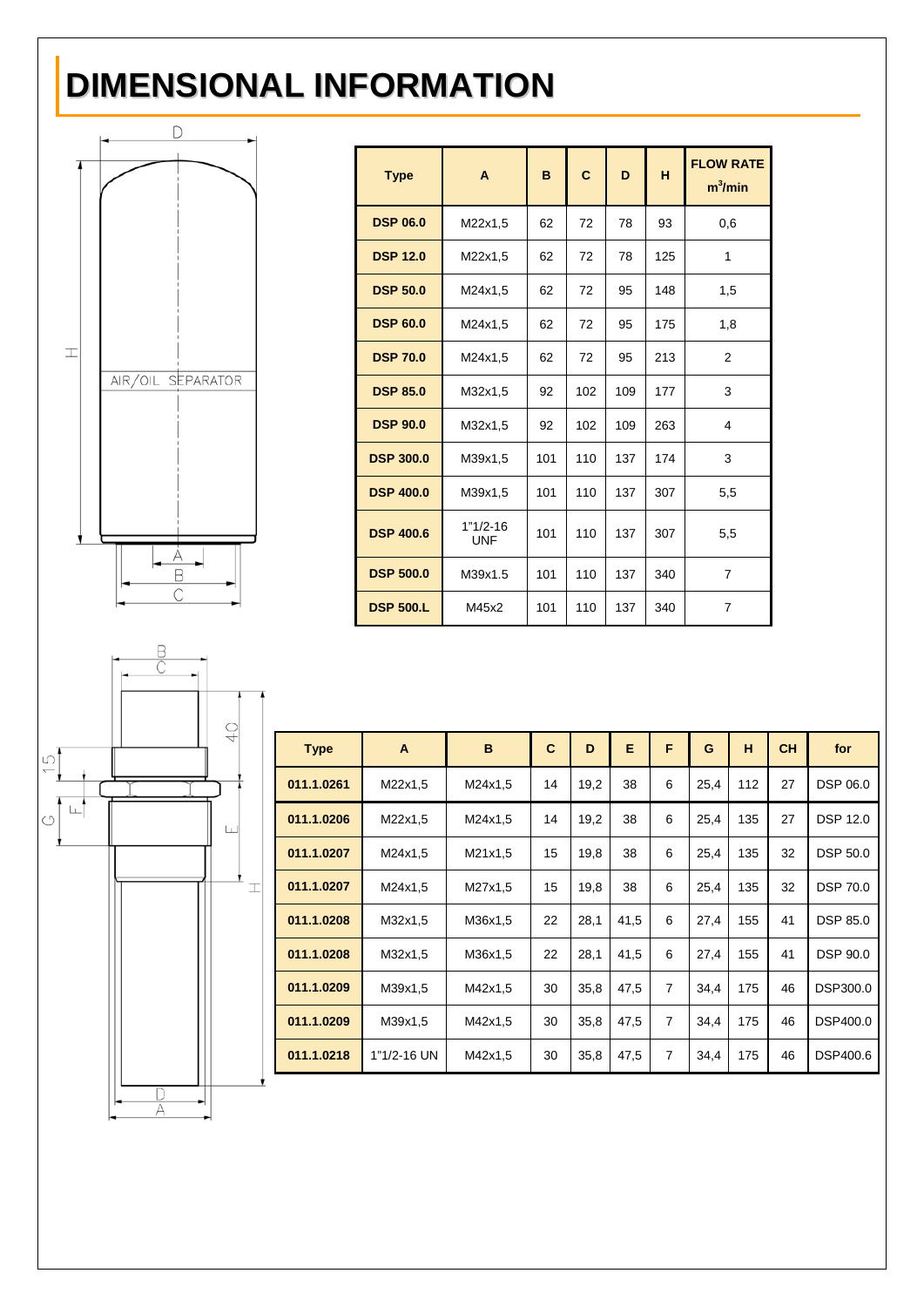## **FDS SERIES**

### **DESCRIPTION**

**FDS** series of spin-on, in line, air/oil separators are suitable for air/oil separation on rotary and vane compressors, and allow users to cut any further costs for pressure vessels.

The peculiarity of these DSP and FDS series of separators in that they can be easily replaced, by a fast and clean procedure, which doesn't require any particular equipment, in any possible situation

# **TECHNICAL DATA**

#### **MATERIALS**

.

□ Aluminun casting head

For other specification see **DSP** series

### **FUNCTIONAL SCHEME**



**compressed**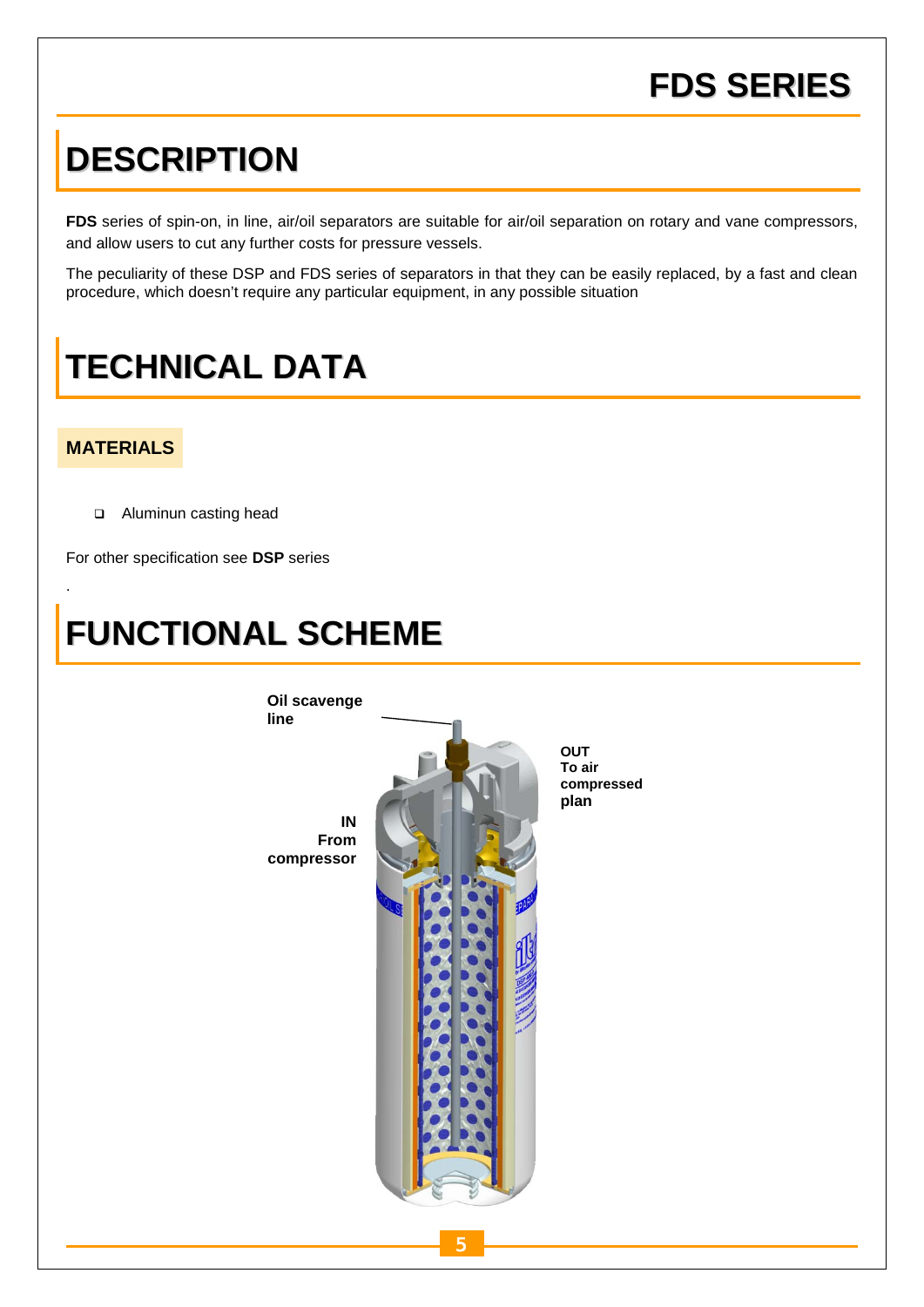# **DIMENSIONAL INFORMATION**



| <b>Type</b>                    | <b>FDS 06.0</b> | FDS 12.0    | 50.0<br>FDS | FDS 70.0       | FDS 300.0     | FDS 400.0     | FDS 500.0      |
|--------------------------------|-----------------|-------------|-------------|----------------|---------------|---------------|----------------|
| A                              | 22              | 22          | 22          | 22             | 31            | 31            | 31             |
| B                              | 26              | 26          | 26          | 26             | 27            | 27            | 27             |
| $\mathbf C$                    | 114             | 146         | 169         | 234            | 212           | 345           | 378            |
| D                              | 95              | 95          | 95          | 95             | 140           | 140           | 140            |
| E                              | 3/4"<br>GAS     | 3/4"<br>GAS | 3/4"<br>GAS | $3/4$ "<br>GAS | 1" 1/4<br>GAS | 1" 1/4<br>GAS | 1" 1/2<br>GAS  |
| F                              | 162             | 194         | 217         | 282            | 270           | 403           | 435            |
| G                              | 76              | 76          | 96          | 96             | 138           | 138           | 138            |
| H                              | 38              | 38          | 38          | 38             | 68            | 68            | 68             |
| ı                              | M6              | M6          | M6          | M <sub>6</sub> | M8            | M8            | M8             |
| <b>Flow rate</b><br>$m^3/m$ in | 0,6             | 1           | 1,5         | 2              | 3             | 5,5           | $\overline{7}$ |



| <b>Type</b>      | А     | B               | C   | D   | F   |
|------------------|-------|-----------------|-----|-----|-----|
| <b>FDS 400.2</b> | 11/2" | 47              | 218 | 265 | 130 |
|                  | G     | н               |     | M   |     |
|                  | 60    | M <sub>10</sub> | 284 | 150 |     |